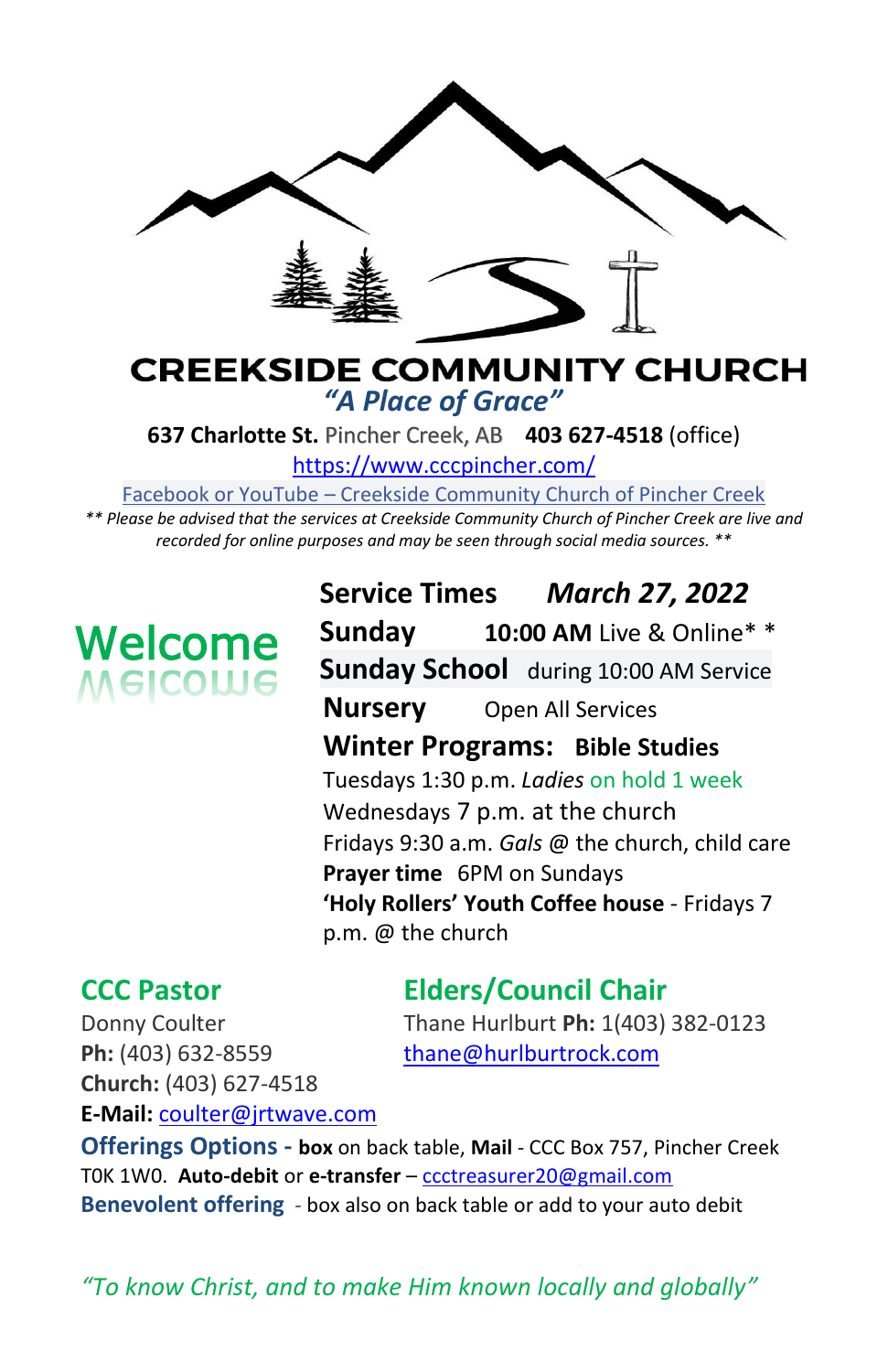# **Ministries & Outreach**

**Community** Joy Hurlburt *Deacon, Congregational Care* 

*403 330-5399* [joy@hurlburtrock.com](mailto:joy@hurlburtrock.com)

**Missions** – please speak to Pastor Donny

**Prayer Needs** Pastor Donny

**Youth Ministry 'Holy Rollers' Youth**

# **Today's Service**

#### **Welcome and Announcements**

- ➢ **Hymn sing** led by Mel & Margie **–** 2nd Sunday **next April 10**
- > Men's Breakfast at church 3<sup>rd</sup> Saturday next April 17
- ➢ **Ladies Tuesday Bible –** Resumes April 5
- ➢ **Membership Celebration Potluck – Today!** we have had several new members join this last year and we want to celebrate! *EVERYONE is welcome!*
- ➢ **New members for March 27 – Cliff and Marge Coverdale and Jeff and Darcy Dejax**
- ➢ **Women's Day – May 7 –** Please see insert
- ➢ **Easter Sunday Baptism –** If you are interested in believers baptism please see Pastor Donny today after the service.

### **Worship through Music** *Led by Dana and Debbie*

*King of my life Same power*

*Indescribable Behold Our God*

### **through Prayer and Praise** *Led by*

- $\checkmark$  Praise for God's Creation in Springtime
- $\checkmark$  Please pray for the family of Darryl White, who died this past week
- $\checkmark$  Pray for safe passage for refugees from the war in Ukraine especially for the children
- ✓ Pray for Betty Smith
- $\checkmark$  Camp Nookoowai meeting this week with Glamping Resorts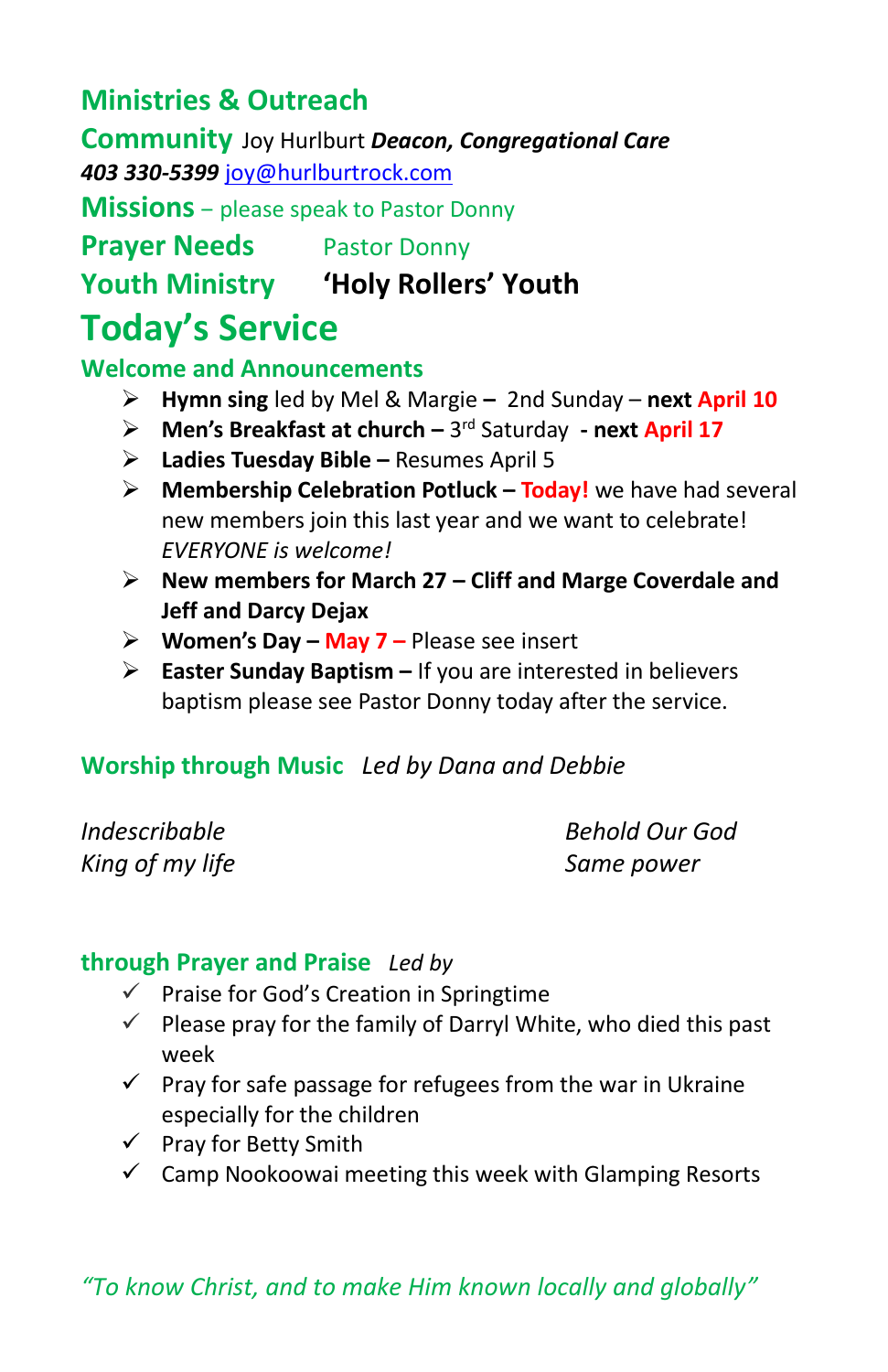## **Today's Message Notes . . . Living Different – Walking Worthy Pt 2** Ephesians 4:1

#### **Worthy – means drawing down the scale – to weigh as much as**

- Colossians  $1:9$  Walk worthy Of the Lord
- I Thess 2:12 Walk worthy of God
- Eph  $4:1 -$  Walk worthy of calling
- Phil 1:27 Let your conduct be worthy of the gospel

#### **Of the Calling - Ephesians 2:11-13**

- 1. Without Christ
- 2. Not citizens of Israel
- 3. Strangers to the Covenant of the Promise
- 4. Hopeless
- 5. Without God

#### **Why?**

- 1. The cost was His precious blood
- 2. You were dead no you have been made aliv3

#### **How can we walk worthy of the Calling?**

- **I. Intentions and Power**
	- II Thess  $1:11,12$  Philippians  $2:12,13$
- A. Intentions
	- We must be intentional towards walking worthy
	- Not self sufficient but dependent
- B. Power
	- Our calling was a sovereign work of God to make us alive
	- Our work is also an impowered work of God to live it
- C. Illustration